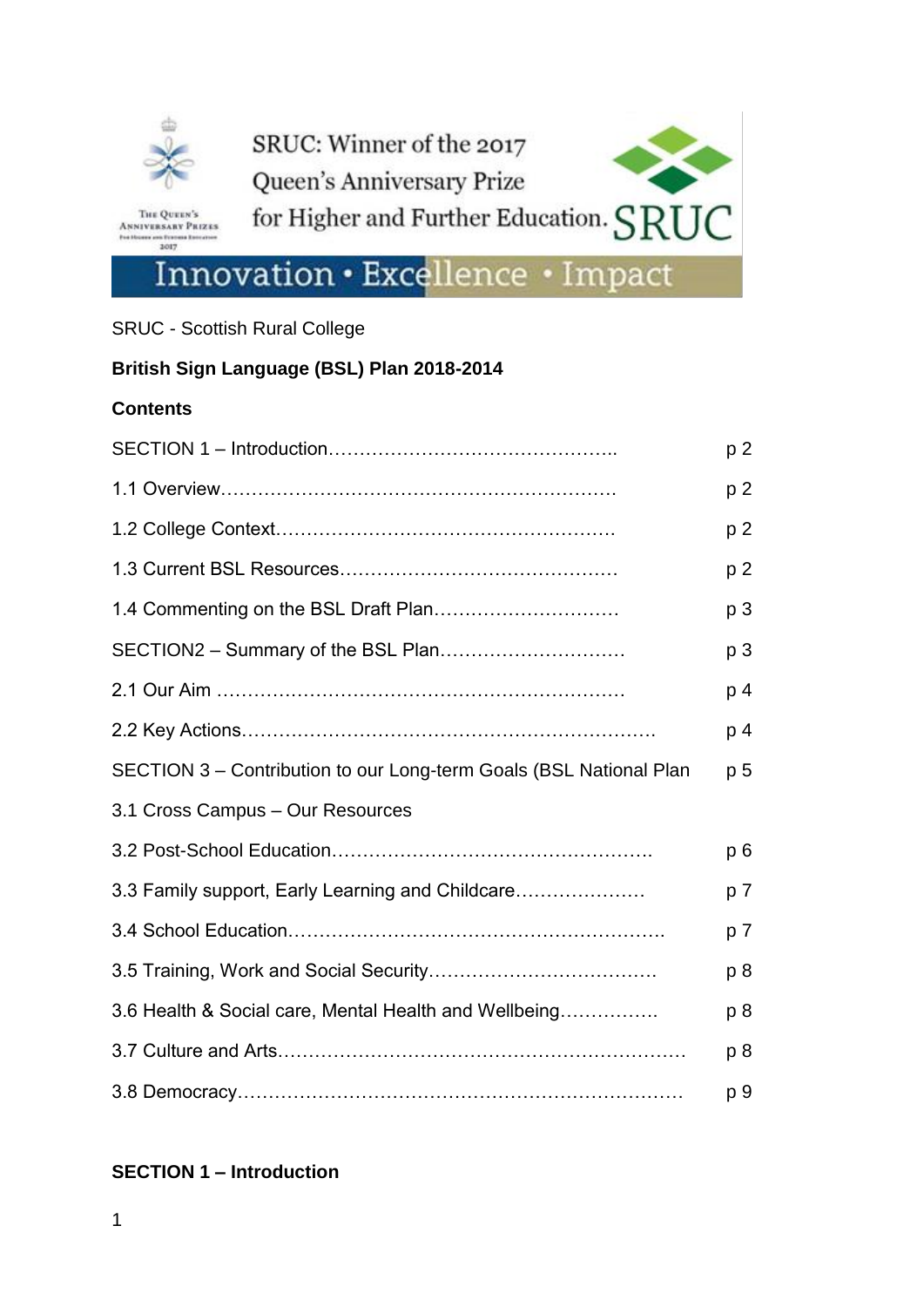# **1.1 Overview**

This is the BSL Plan for SRUC – Scotland's Rural College. It outlines the actions that we will take during the period of 2018-2024, as required by the BSL (Scotland) Act.

This document follows the Scottish Governments BSL National Plan, which was published on 24th October 2017 and created through wide-ranging engagement with the Deaf and Deafblind BSL Community/Users and the network that support them.

It is in keeping with the same long-term goals as the National Plan, where these are relevant to the work of SRUC.

\**Where we refer to 'BSL Users' we mean D/deaf and/or Deafblind people (those who receive the language in a tactile form due to sight loss) whose first or preferred language is British Sign Language*.

# **1.2 College Context**

SRUC is a specialist institution offering courses at all levels from college and University level study, through to postgraduate and research opportunities. Our courses relate to the ways in which we make use of the land and natural resources around us – from agriculture to veterinary nursing, and a huge variety of exciting and relevant topics in between. We also have a cross Scotland and North of England Consulting service and undertake extensive applied research.

SRUC has six campuses in locations across Scotland which are now 3 Faculties North – Aberdeen and Cupar, Central – Kings Buildings and Oatridge and South – Barony and Ayr Campus. Each has something different to offer in terms of environment and resources but all are firmly rooted in the SRUC ethos of putting your experience as a student at the centre of everything we do. Our college has 2500 full-time students, 6000 distance learners and 1286 staff.

We are committed to providing an inclusive and equitable environment that fosters a positive learning experience for our students, staff and the rest of the SRUC college community.

This commitment is reinforced in the college's Mission statement: Committed to excellence in the advancement, communication and translation of knowledge throughout the rural sector. SRUC's Shared Values were created by staff to shape the way we behave within the organisation and to describe how we deliver our services to customers and stakeholders.

Our Shared Values are summed up by the acronym RISE: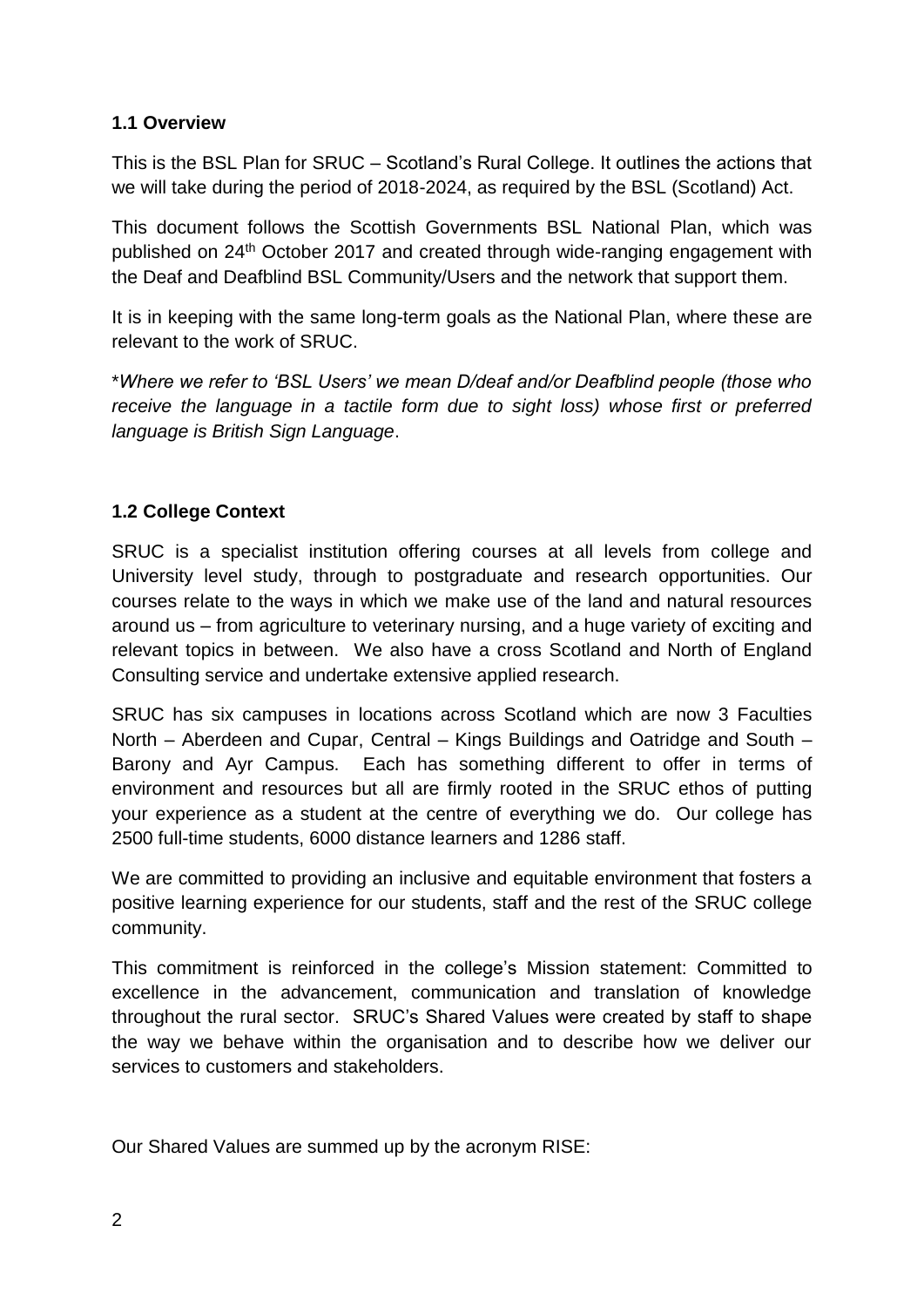We will RISE to our values; RESPECT everyone's contributions, INNOVATE for success and SUPPORT each other to EXCEL in everything we do.

RISE provides direction for all levels across all areas of SRUC, and as such the values have been placed at the core of everything we do. They are particularly important in areas such as leadership, performance, personal development and communication.

# **1.3 Current BSL Provision**

The college's current BSL provision reflects our responsibilities to enable access for disabled people under the Equality Act, including those who are BSL users. The current resource is managed by the Learner Engagement Team and Study Skills and includes the following:

- Providing confidential guidance and advice for disabled students and staff including potential students.
- Providing a personalised Needs Assessment for disabled students.
- Supporting applications for the Disabled Students Allowance (DSA)
- Arranging a BSL/Scribe Note Taker or other support for students (on/off Campus )
- With permission, sharing the personalised reasonable adjustments with key college staff.
- Delivering Deaf Awareness Training for college staff.
- Providing a range of assistive technology and associated training for both students and staff.
- Working in partnership with BSL interpreters, Deaf Action and local providers.
- Ensuring that key staff have completed an on-line/in person Deaf Awareness training and have an understanding of BSL.

The college Property and Estates Group (PEG) prioritises improvements to the accessibility of campus facilities for disabled people. This includes the provision of alert systems in college buildings, linked to emergency alarm activation for those who are D/hard of hearing.

SRUCSA – the college's Students Association is committed to supporting and promoting the BSL National Plan at key events.

# **1.4**

# **Commenting on the BSL Draft Plan**

All comments on this draft BSL Plan are welcome. Please respond by the 12th October 2018 to enable your feedback be considered before the completed publication of our BSL Plan, in English and BSL, by 24<sup>th</sup> October 2018. Please send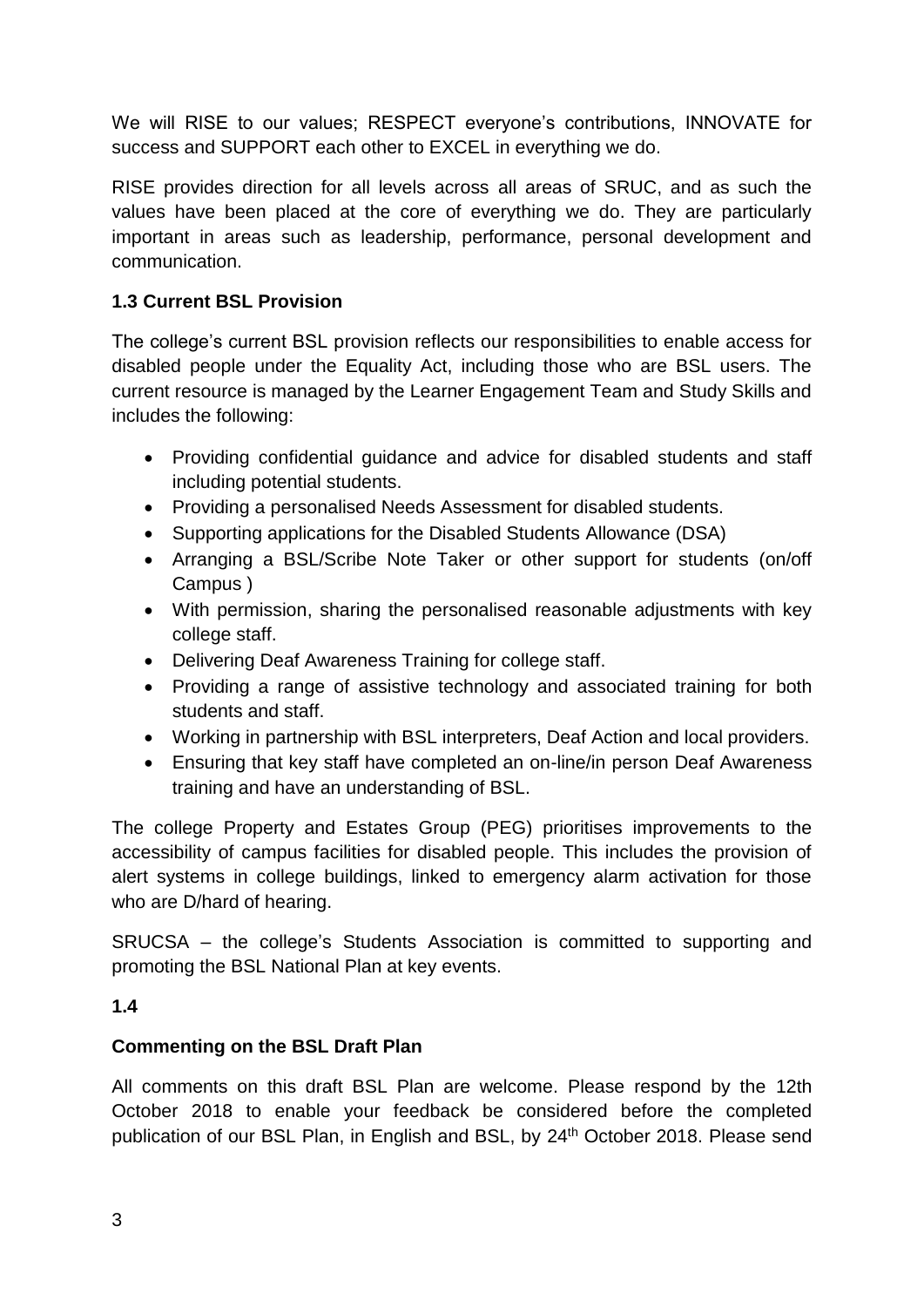any comments or suggestions to [colin.peebles@sruc.ac.uk](mailto:colin.peebles@sruc.ac.uk) Chair, Equalities, Human Rights and Inclusion Committee.

British Sign Language users can contact us via contactScotland-BSL

\*contactScotland-BSL is the Scottish Government's nationally funded BSL online interpreting video relay service which enables BSL users to contact public services and for these services to contact BSL users, with the support of an interpreter

# **SECTION 2 – Summary of BSL Plan**

## **2.1 Our Aim**

This BSL Plan is one of SRUC Policies and Procedures which the college has in place to support our commitment to Equality and Human Rights.

It outlines how the college intends to meet the statutory obligations of the BSL (Scotland) Act 2015.

SRUC is committed to:

- Promoting and supporting the use of BSL, including in its tactile form
- Widening Access to support and resources for Deaf and Deaf-blind people
- Involving BSL users in developing and providing feedback on our BSL plans
- Implementing actions and providing updates on our progress
- Contributing to the National Progress Report in 2020
- Review this plan, including identifying additional 'local' actions where appropriate, following publication of the National Progress Report.

## **2.2 Key Actions**

- Encourage regular feedback from BSL student/staff users with regards to their college experience and the wider college community.
- Raise Awareness and promote the use of the Scottish Governments BSL online interpreting video relay service; contactSCOTLAND-BSL
- Create a central resource that holds BSL information, including the colleges BSL Plan, contactSCOTLAND-BSL information and links to their service.
- Provide BSL interpreters for key college events such as, Principals Welcome and Graduation.
- Promote Deaf Awareness training for staff/students whilst enabling access to staff development in BSL for staff in front facing services.
- Include the costs of interpreting services into annual departmental budgets including BSL training costs.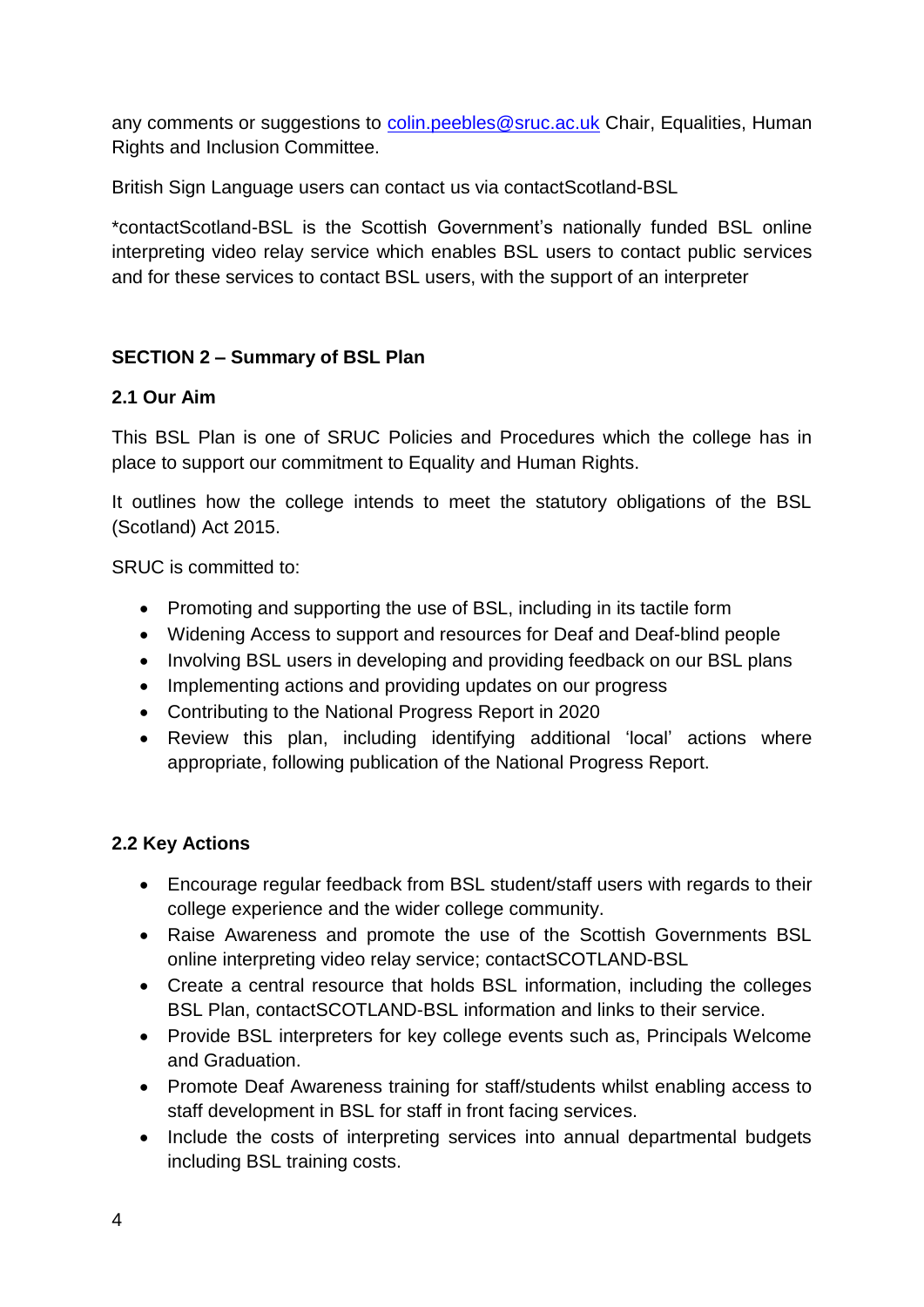- Ensure that all key information on the college's website is accessible for BSL users. This includes pre-entry/on course/SRUCSA/support resources, policies and procedures where required.
- Ensure that BSL users are supported fully during all elements of the student journey including pre-exit guidance.
- Ensure that all BSL users have access to all student services; finance, careers, study skills and learner engagement.
- Ensure that key staff information such as vacancies, staff development, policies and procedures and accessible for BSL users.
- Provide accessible information for mental health and wellbeing services for staff/students who are BSL users.

**After the first two years of the plan, we will take the opportunity to reflect on progress made and agree actions for 2020-22 which progress the promotion of BSL in our Consulting services and develop the accessibility of Deaf and BSL users of these.** 

# **SECTION3 – Contribution to our Long Term Goals of the BSL National Plan**

SRUC share the long-term goal for all Scottish public services set out in the BSL National Plan, which is:

"Across the Scottish public sector, information and services will be accessible to BSL users"

# **Our Actions**

By 2024, we will:

3.1. 1 Monitor and review current and future evidence on BSL users in the college community, including transitioning school pupils, students/staff and visitors.

3.1. 2 Survey BSL users to gather feedback and implement changes and update our response.

3.1 3 Continually promote the use of the Scottish Governments BSL online interpreting video relay service, contactSCOTLAND-BSL

3.1 4 Create a central web resource for all BSL information which includes the colleges BSL Plan, contactSCOTLAND-BSL details including the links to the BSL interpretation services.

3.1.5 Maximise the provision of BSL interpreters for key public college events including Graduation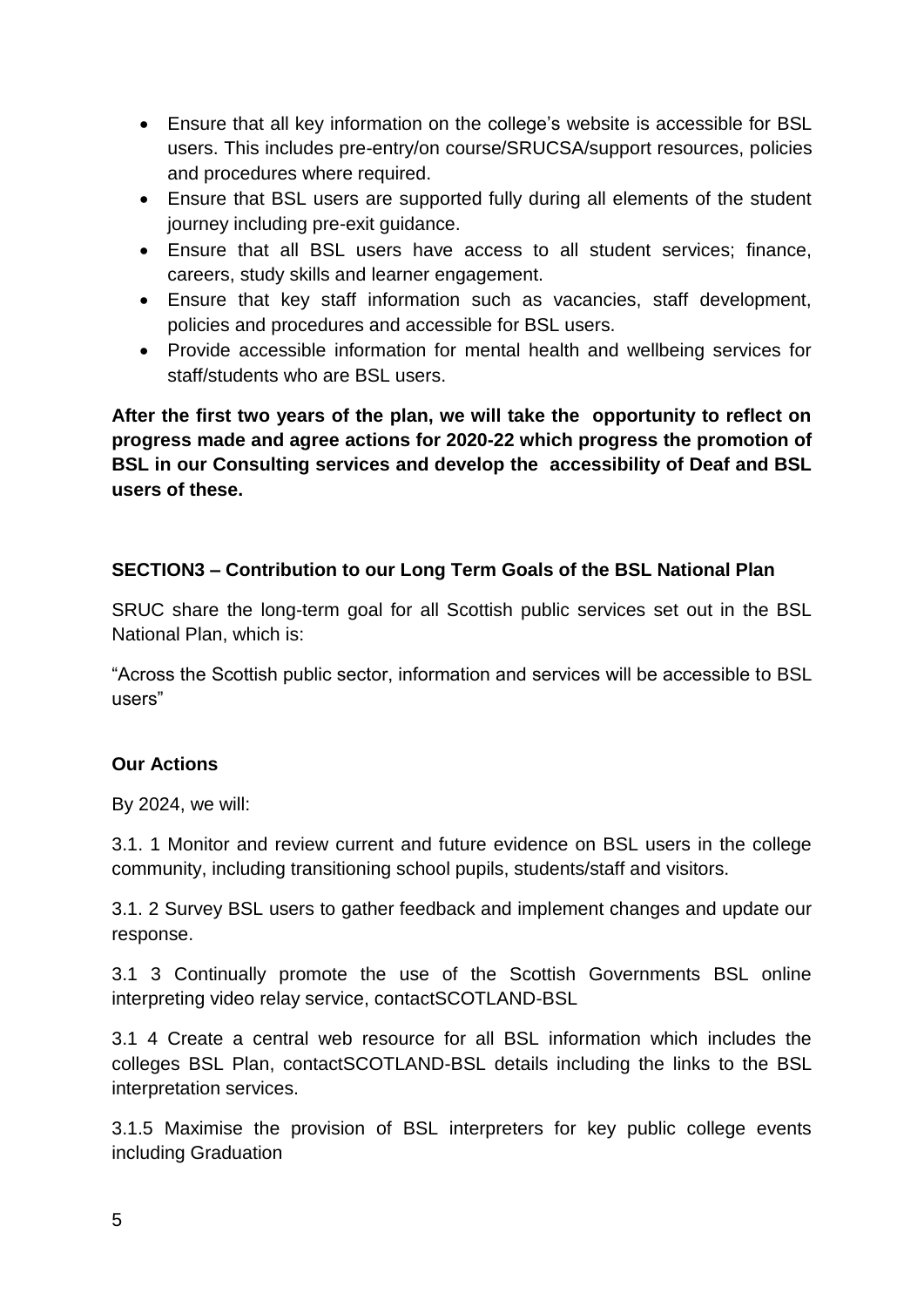3.1.6 Deliver Deaf Awareness training for students/staff and promote access to BSL training, particularly for staff in front facing roles.

3.1.7 Promote the use of BSL to staff and students by providing awareness raising sessions informally.

3.1.8 Provide sufficient funds that cover BSL interpretation and associated staff development costs.

3.1.9 Review the budget for BSL video communication when updating or sourcing new digital systems.

3.1.10 Ensure that the colleges BSL Plan is linked to our annual Outcome Agreements for the Scottish Funding Council (SFC)

3.1.11 Engage with guidance from the Scottish Government, SFC, Deaf Action to support the monitoring and reviewing of the colleges BSL plan.

## **3.2 Post –School Education**

SRUC share the long-term goal for post-school education outlined in the BSL National Plan, which is:

"BSL users will be able to maximise their potential at school, will be supported to transition to post-school education if they wish to do so, and will receive the support they need to do well in their chosen subjects (s)"

## **By 2024, we will:**

3.2.1 Ensure that all relevant information on the colleges website is accessible to BSL users, including specific course/support/ policies where required.

3.2.2 Widen access to Applicant/Open days for prospective students/applicants who use BSL

3.2.3 Provide accessible feedback for BSL applicants who are unsuccessful

3.2.4 Ensure BSL users are supported throughout the student journey pre-entry – pre-exit

3.2.5 Monitor the provision of BSL classes for students with limited knowledge of communicating out with their local community.

3.2.6 Ensure that students who are BSL users have access to all student support services including student finance/careers

3.2.7 Ensure that the e-learning team and other online teaching and assessment systems have the resources for BSL video output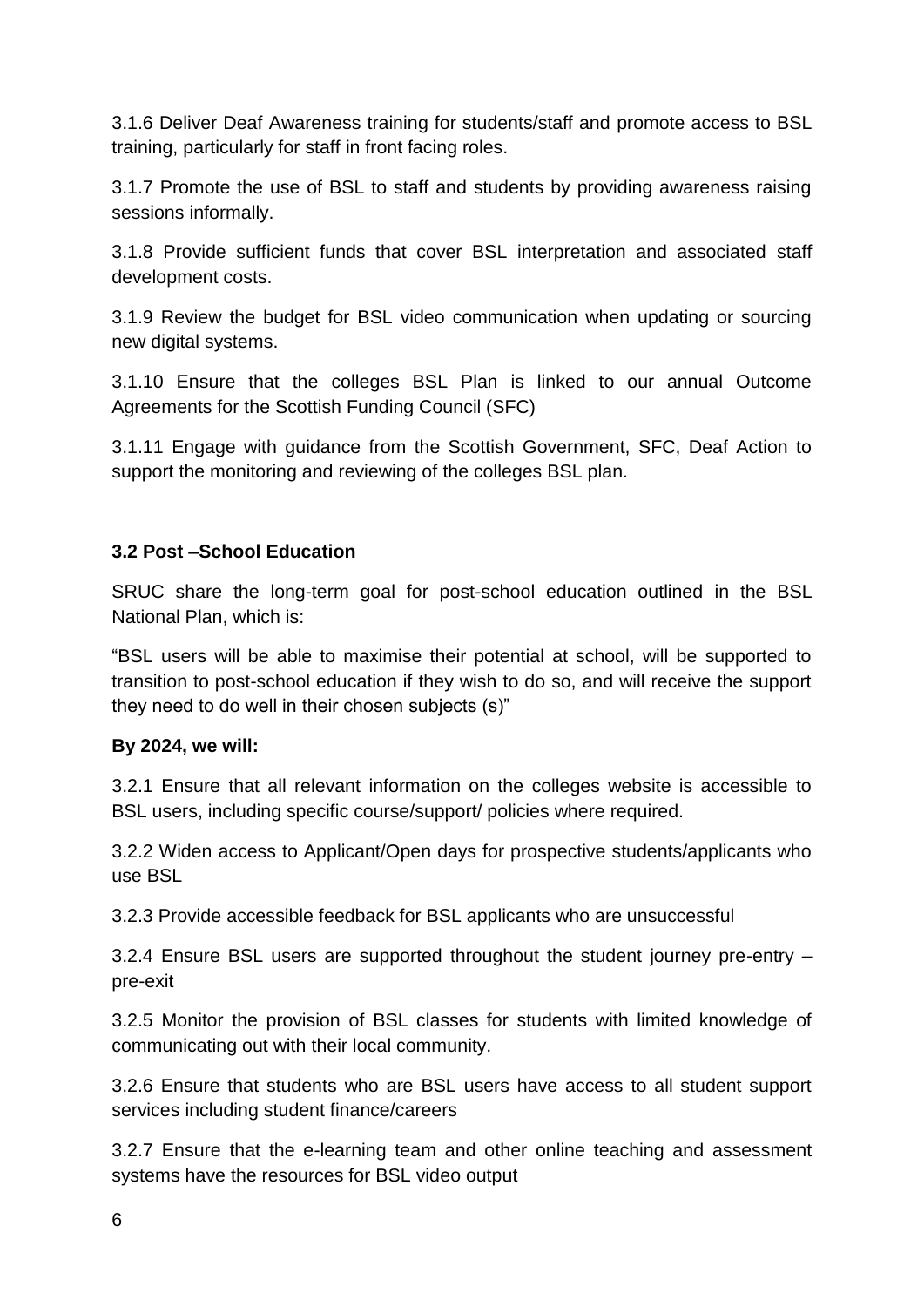3.2.8 Ensure that all teaching and assessment resources that require audio output are available in BSL for Deaf students and BSL users

3.2.9 Ensure that college staff are fully aware of their responsibilities towards BSL users, and that students who use BSL are aware of resources/services available

# **3.3 Family Support, Early Learning and Childcare**

SRUC share the long-term goal for all Scottish public services set out in the BSL National Plan, which is:

"The getting it Right for Every Child (GIRFEC) approach will be fully embedded, with a D/deaf or Deafblind child and their family offered the right information and support at the right time to engage with BSL"

## **Our Actions**

#### **By 2024, we will:**

3.3.1 Ensure that the colleges sports and exercise events for children where required are accessible for BSL users.

## **3.4 School Education**

SRUC share the long-term goal for school education set out in the BSL National Plan, which is:

"Children and young people who use BSL will get the support they need at all stages of their learning, so that they can reach their full potential; parents who use BSL will have the same opportunities as other parents to be fully involved in their child's education; and more pupils will be able to learn BSL at school"

## **Our Actions**

**By 2024, we will**: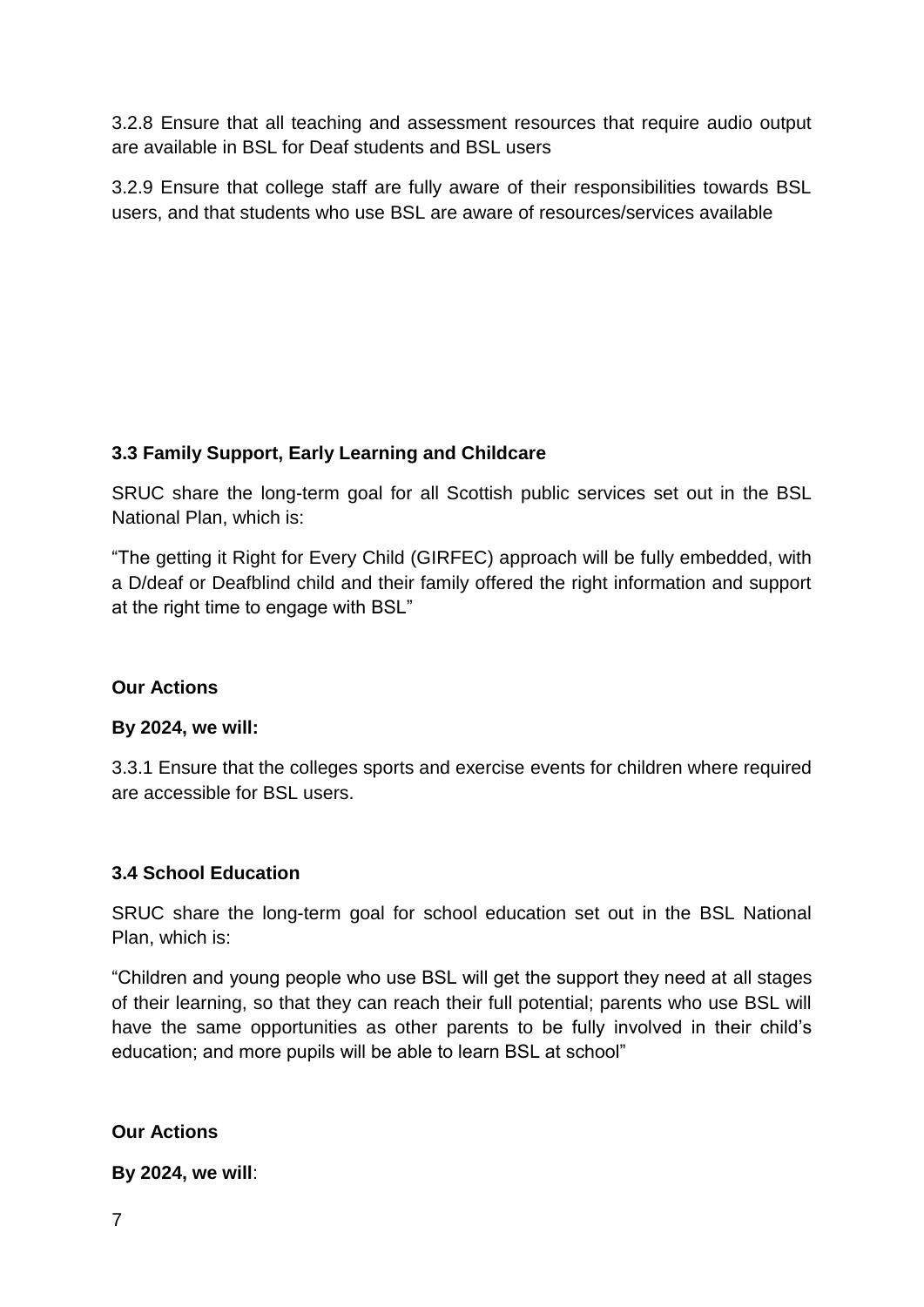3.4.1 Promote staff development training opportunities to BSL users

3.4.2 Deliver Deaf awareness training and market opportunities for those who want to learn BSL.

3.4.3 Work in partnership with feeder schools to raise awareness of the college's provision and resources for BSL users to help support their transition from school to college

# **3.5 Training, Work and Social Security**

SRUC share the long-term goal for training, work and social security set out in the BSL National Plan, which is:

"BSL users will be supported to develop the skills they need to become valued members of the Scottish workforce, so that they can fulfil their potential, and improve Scotland's economic performance. They will be provided with support to enable them to progress in their chosen career"

## **Our Actions**

## **By 2024, we will:**

3.5.1 Provide support to staff and students who are BSL users to access Careers, apply for employment opportunities and further training if required.

3.5.2 Promote and raise awareness of the UK Government 'Access to Work scheme.

3.5.3 Ensure that the college's website is accessible to BSL users, including employment opportunities, staff development, policies and procedures.

## **3.6 Health (Including social care), Mental Health and Wellbeing**

SRUC share the long term goal for health, mental health and wellbeing set out in the BSL National Plan, which is:

## **Our Actions**

**By 2024, we will:**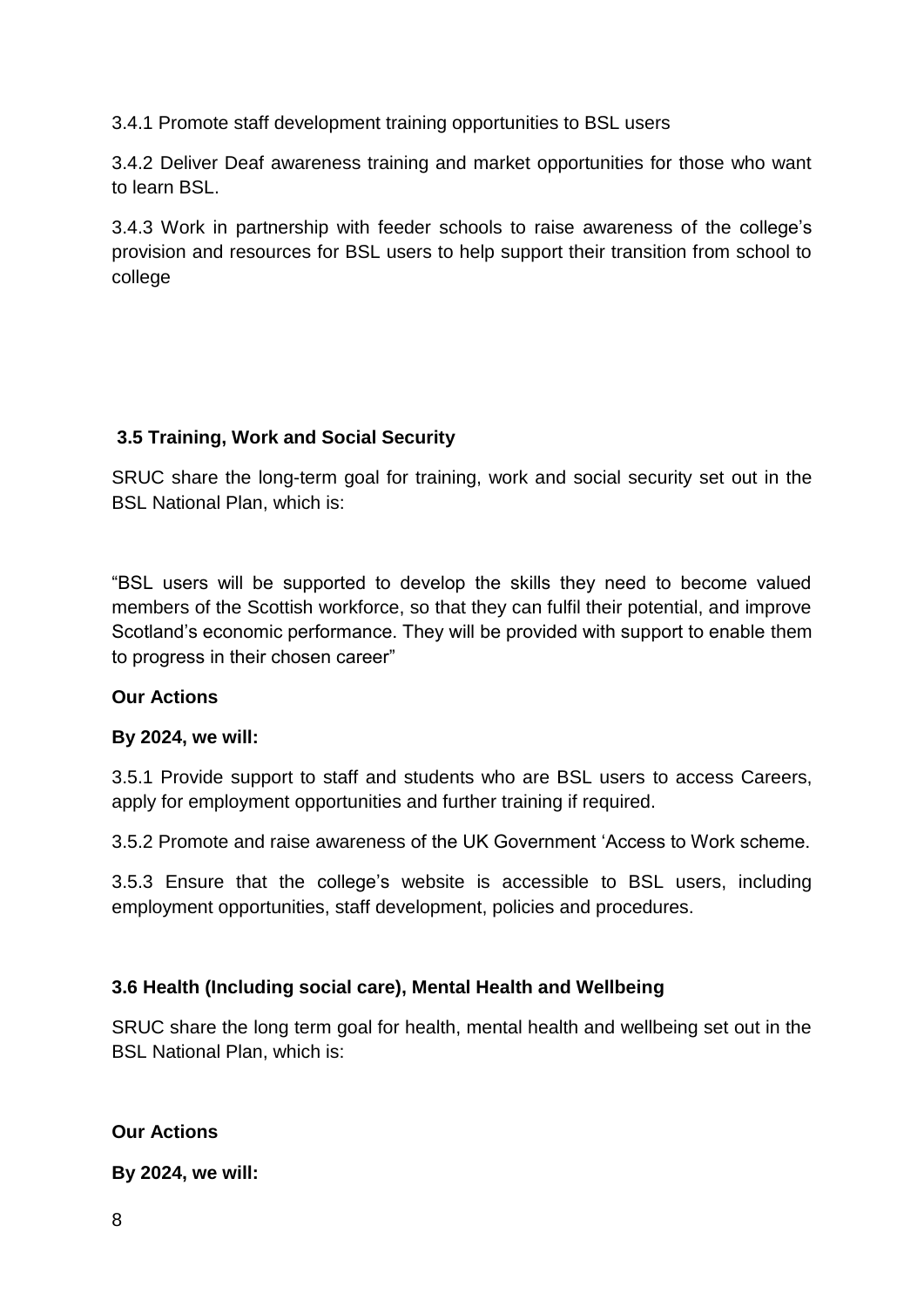3.6.1 Ensure that the Colleges health, mental health and well being services, and guidance and support information are accessible to staff and students and the college community who are BSL users.

#### **3.7 Culture and the Arts**

SRUC share the long-term goal for the culture and the arts set out in the BSL National Plan, which is:

"BSL users will have full access to the cultural life of Scotland, an equal opportunity to enjoy and contribute to culture, and are encouraged to share BSL and Deaf Culture with the people of Scotland"

#### **Our Actions**

#### **By 2024, we will**

3.7.1 Ensure that the colleges community activities, social clubs, SRUCSA activity information is accessible to BSL users

3.7.2 Ensure that all Marketing and Recruitment information includes the statement 'please contact us if you require a BSL interpreter'

3.7.3 For events that run over a period of 3 days ensure that on one evening an interpreter is booked

#### **3.8 Democracy**

# **We share the long-term goal for democracy set out in the BSL National Plan which is:**

"BSL users will be fully involved in the democracy set out in the BSL National Plan, which is:

BSL users will be fully involved in democratic and public life in Scotland, as active and informed citizens, as voters, as elected politicians and as board members of our public bodies"

#### **Our Actions**

#### **By 2024, we will,**

3.8.1 Raise awareness of activity and opportunities for BSL users to become members of College Committees and staff and student groups.